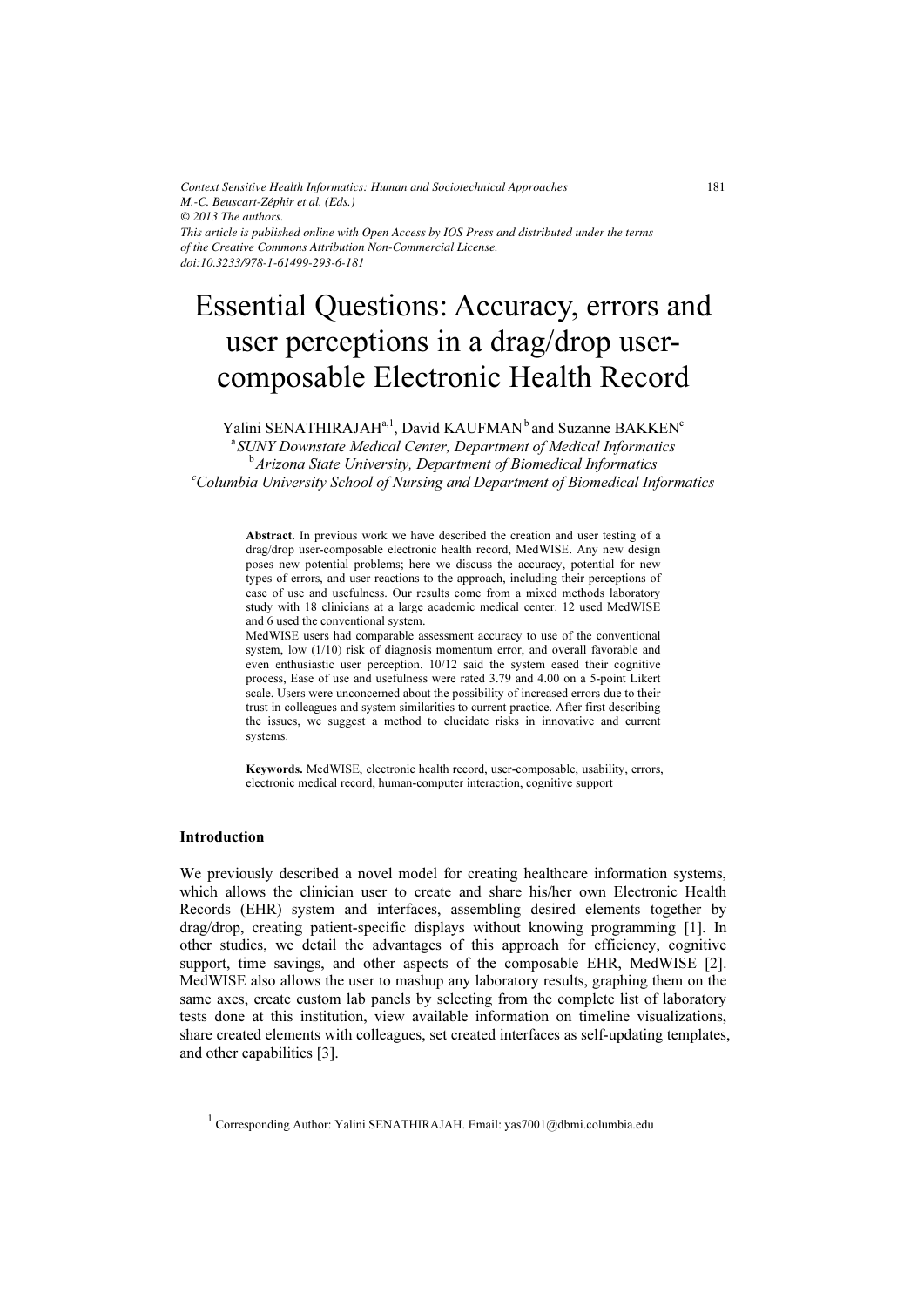The most commonly expressed caution about giving clinical users the ability to design/compose the EHR themselves is the possibility that omission of important elements, and/or propagation of such interfaces, may lead to medical errors. We believe that such systems are in equipoise with current practice, since aside from attested notes, we know of no institution which monitors and corrects the information viewing of its clinicians (e.g. by sending warnings). In conventional systems the user must get access to multiple pieces of information via multiple screens, while MedWISE allows the user to gather elements on the same screen. Both depend on the user's skill in not omitting items. In MedWISE omissions may be noticeable to others, as a previous users' composition is available (if shared) to colleagues, who may then amend it from the complete set of elements which are always available. By contrast, the browsing history of colleagues is usually not available in conventional systems, though it may be monitored by system administrators, for security purposes. Moreover the ability to juxtapose items can call attention to related items which should be monitored together and serve as a checklist. Error propagation due to shared interfaces with omissions is more serious, since propagation of an omission might have cascading effects if undetected.

Studies using simulated rounds found low (<50%) rates of error detection with a higher rate if subjects were primed by being warned that the case has errors [4]. Patel found experts detect more errors and recover faster [5]. Too-narrow initial differential diagnosis is the prime cause of diagnostic error [6]. The effectiveness of checklists [6] in improving care also points to the importance of omissions.

In order to examine these questions we conducted a small study of clinicians using the novel system to assess real patient cases; one case of which was designed to test the possibility of such errors. 'Diagnosis momentum' [7] is an error type in which a clinician adopts another clinician's line of reasoning and/or diagnosis due to being overly influenced and insufficiently independent, perhaps ignoring subtle clues to a different interpretation. As a small test of this, we presented clinicians with a real-life case (from the textbook 'Learning Clinical Reasoning') [8]. Using a real case ensured error was a realistic possibility.

It is also vital that new approaches support an overall diagnostic accuracy comparable to current systems. To test this, we had a senior clinician review the cases and create a reference standard of case elements (including diagnoses), to which the subjects' assessments were compared. This is a common informatics method [9].

User reactions to the novel approach are important for its viability; since perceptions or experience of non-usefulness or poor ease of use will deter adoption [10]. Therefore we evaluated user experience and perceptions with mixed methods described below. Table 1 lists the research questions and evidence types for the studies.

## 1. Methods

Twelve clinicians (7 medicine and 2 nephrology residents, 2 attending physicians and a physician assistant (PA)) were recruited via a focus group announcement and email from the hospitalist and nephrology departments of New York Presbyterian hospital (NYP). Users were scheduled for 2-hour sessions and compensated \$100. Approval was obtained from the Institutional Review Board of Columbia University. Subjects were given a short survey about clinical experience, demographics, computer proficiency and use of social networking tools (Table 2).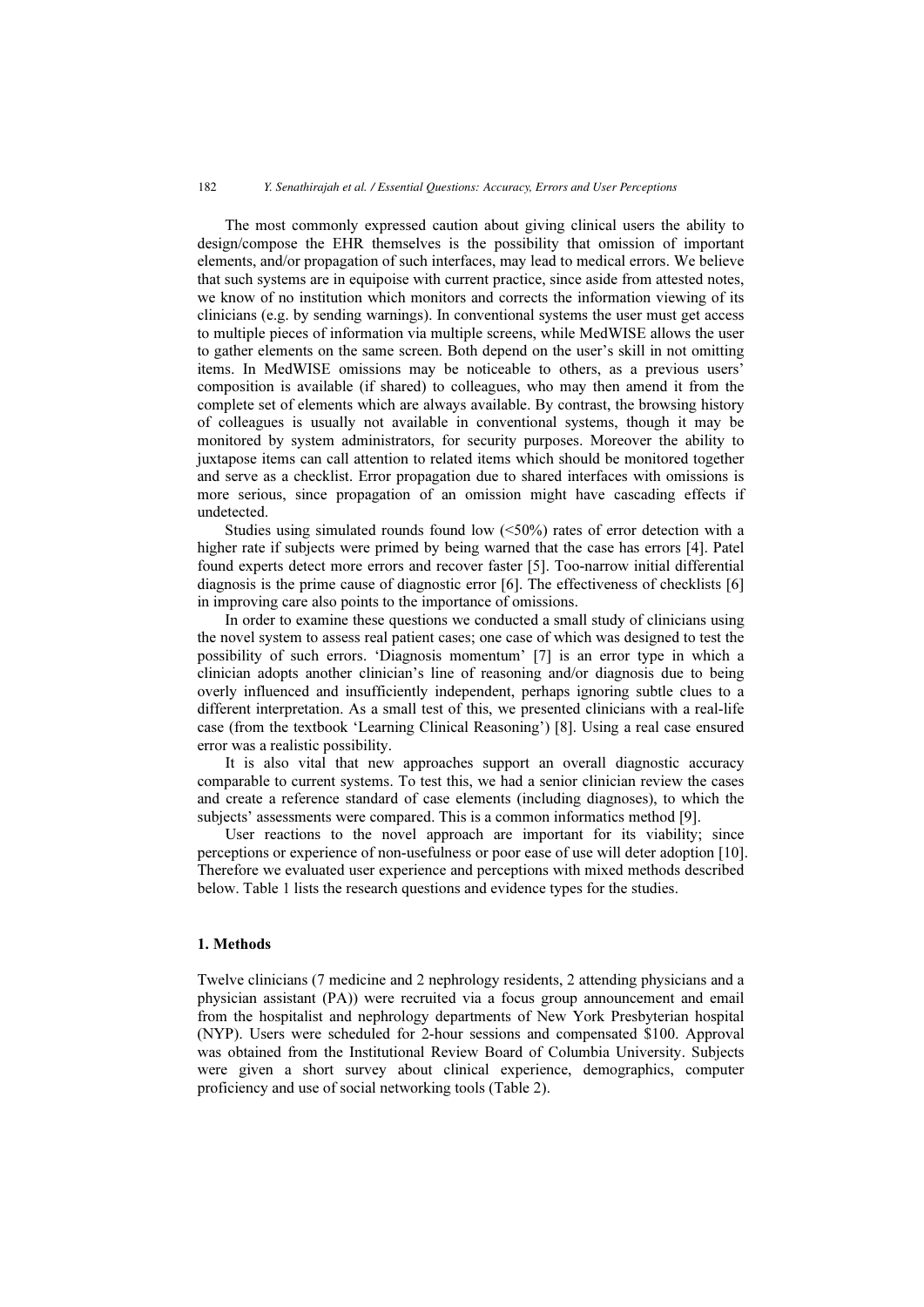| <b>Research question (data source)</b>                                                            | <b>Evidence criterion or measure</b>                                                                                                                           |
|---------------------------------------------------------------------------------------------------|----------------------------------------------------------------------------------------------------------------------------------------------------------------|
| 1. Do users given an assembly of case data appraise it with                                       | User's case 5 summary includes renal                                                                                                                           |
| sufficient independence to avoid making 'diagnosis                                                | decline and recommendation for renal                                                                                                                           |
| momentum' errors? (T)                                                                             | follow-up; request further information                                                                                                                         |
| 2. Are there significant differences in accuracy (i.e.                                            | Proportion of diagnostic elements stated                                                                                                                       |
| proportions of diagnosis elements stated by users compared                                        | by users as compared to expert-derived                                                                                                                         |
| with an expert reference standard) between MedWISE and                                            | reference standard; T-test used to                                                                                                                             |
| WebCIS (conventional system)? $(T)$                                                               | determine significant differences                                                                                                                              |
| 3. What are user impressions and perceptions? (With regard to<br>ease of use, usefulness) $(T,D)$ | Thinkaloud statements, response to<br>debriefing questions, Statements re: ease<br>of use and usefulness, adoption, Likert<br>scale in debriefing survey 0.326 |
| 4. Which features do users find useful and why?                                                   | Statements re: ease of use/usefulness of                                                                                                                       |
| (T.S.D)                                                                                           | specific feature; attempt feature use                                                                                                                          |

Table 1. Research questions, data sources, criteria for answering the question affirmatively, and examples. T=thinkaloud; D=debriefing; S=statements

Table 2. User demographics and EHR use (N=18)

|                                 | Average            | Range        |
|---------------------------------|--------------------|--------------|
| Service at NYP                  | $2.5 \text{ yr}$   | $4mo-6.5vr$  |
| Work in field                   | $3.3 \text{ yr}$   | $4mo-7$ yr   |
| WebCIS use                      | $2.4 \text{ yr}$   | $4mo-6.5$ yr |
| Eclipsys use                    | 1.9 <sub>vr</sub>  | $4mo-4.5$ yr |
| Other EHR/CIS use               | $2.7 \text{ yr}$   | $0-6.5$ yr   |
| Hours/week WebCIS               | 26.6 <sub>hr</sub> | 8hr-80hr     |
| Hours/week Eclipsys             | 25.8 <sub>hr</sub> | 8hr-80hr     |
| (commercial system at hospital) |                    |              |

One subject rated himself 'expert' in computer knowledge, seven 'above average', and five 'average'. Nine used EHR/CIS from other locations, usually home.

Twelve users were given a short MedWISE training session. They were then given five real patient cases, asked (via oral and printed instructions) to assume that they would be taking over care of the patient, and to use MedWISE to familiarize themselves with the patient's condition and state their assessment, diagnoses, and plan. Data were recorded using Morae video-analytic software which permits detailed screen recording and analysis of the users' speech while carrying out the task, in a 'thinkaloud' protocol common for this type of study [11]. At the end of the five cases, clinicians rated their perceptions of system ease of use and usefulness on a 5-point Likert scale, (where 1=Very hard to use/Not useful and 5=Very easy to use/Very useful), as well as stating their general reactions and comments on specific features.

For the test of diagnosis momentum error the fifth case was prepared from a reallife case in which a patient coming into emergency with very serious emergent hypertension later died from an unnoticed renal failure, although the relevant data were available and clear. The case (with lab panels and notes) was presented to 10 users in printed form (so users could not examine other data) as it would appear in MedWISE.

For the accuracy test six other clinicians (5 medicine residents and one psychiatry resident) used the conventional system in use (WebCIS) to appraise three of the same cases, to serve as a control. Diagnoses and plans of both groups were compared with the reference standard. Differences in the average numbers of elements overlapping the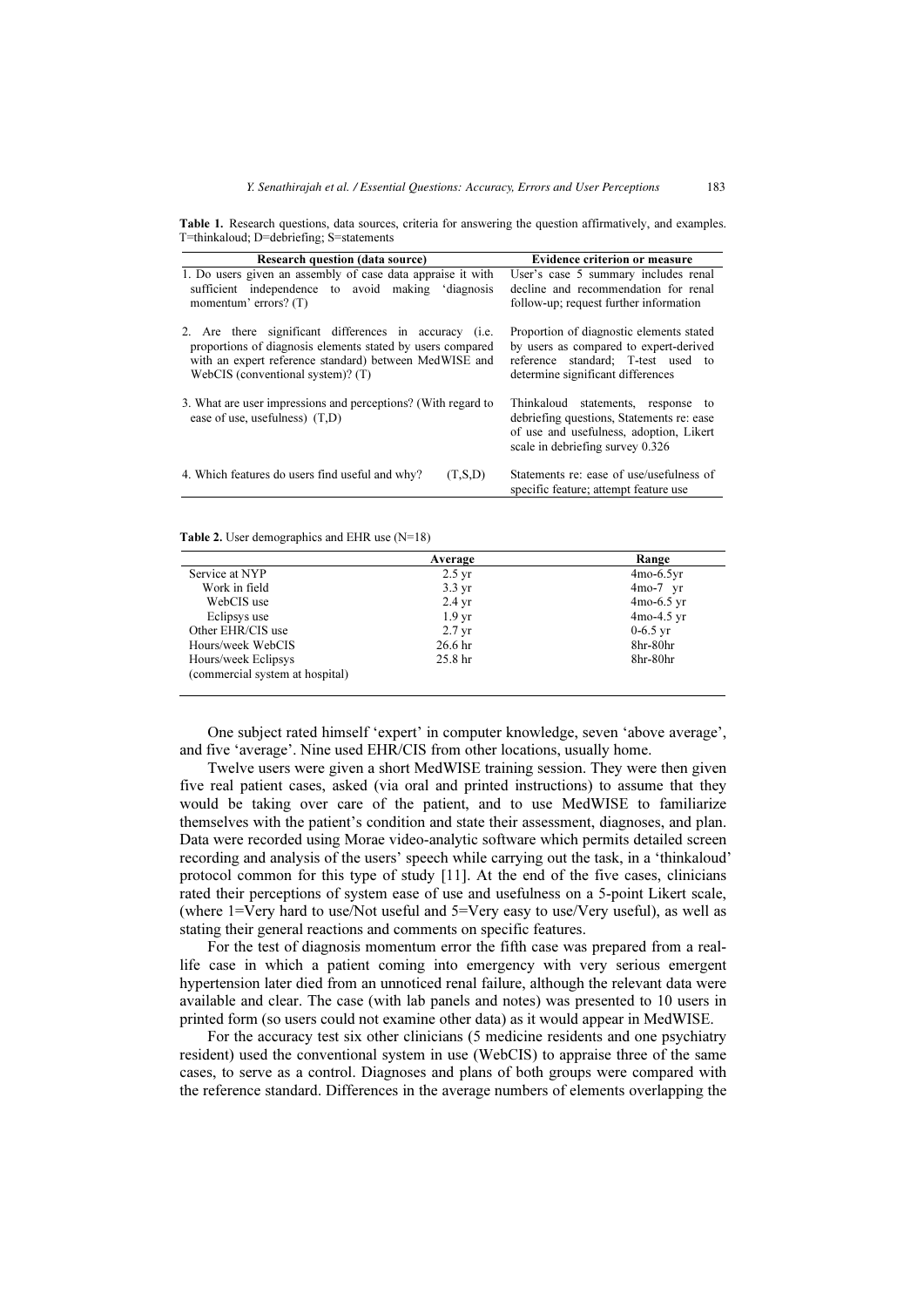reference standard were calculated; this information can serve to find an effect size for future hypothesis testing in a larger study.

Think-aloud protocols from the users were transcribed and coded according to two coding schemata, for diagnostic reasoning [4] and human-computer interaction and user comments, derived from the literature on the intelligent use of space in workplaces [5]. Here we discuss only the codes pertaining to user approval/disapproval and usefulness of specific features. We summarized survey data using descriptive statistics.

# 2. Results

#### 2.1. Diagnosis Momentum Test

In our single test case only one of ten subjects failed to detect the renal problem, unlike the real-life situation (from which the test case was derived) in which the patient died due to clinicians' failure to follow up independently.

Surprisingly, comments indicated subjects themselves were unconcerned about the possibility of increased errors and/or error propagation. They believe that clinicians are careful enough, that the current systems similarly depend on propagation of notes among colleagues, which presents the same issues, and that decreased copying, note splitting, and other features might decrease errors. They also stated that sharing might result in greater completeness and error catching due to the 'many eyes' involved, and pointed out the advantages of local group configuration and control.

#### 2.2. Accuracy

Those using MedWISE reported slightly higher numbers of major diagnostic elements vis a vis the reference standard, compared to WebCIS users (averages 6.833 v. 6, 5.5 v. 5.333 and 4.4 v. 4.333 for cases 2, 3 and 4 respectively), but this difference was not statistically significant ( $p>0.2$  in all cases). Numbers are too small to be conclusive but the trend is that accuracy was not affected.

## 2.3. User Comments

User comments were mostly positive and even enthusiastic, as they felt overall that the system would save time and frustration, and match their thinking.

On a 5-point Likert scale for ease of use average user rating was 3.79. On a 5-point scale for usefulness, average user rating was 4.0. Some stated that they would give a higher score if more information (e.g., vital signs, lab summaries) were available, or if minor bugs were fixed. Subjects expected to become more proficient with practice, saying there is a slight learning curve (a criticism in terms of web 2.0 'walk up and use' approaches but better than reactions to many conventional EHRs). 10/12 said it made their mental process easier. Some expressed interest in using it for different use cases e.g. clinic duty, or transplant.

Users had definite individual opinions about the usefulness of various features; the most liked and cited one being the ability to gather and view information together on a single screen. One emergent theme was enthusiasm, (expressed in comments such as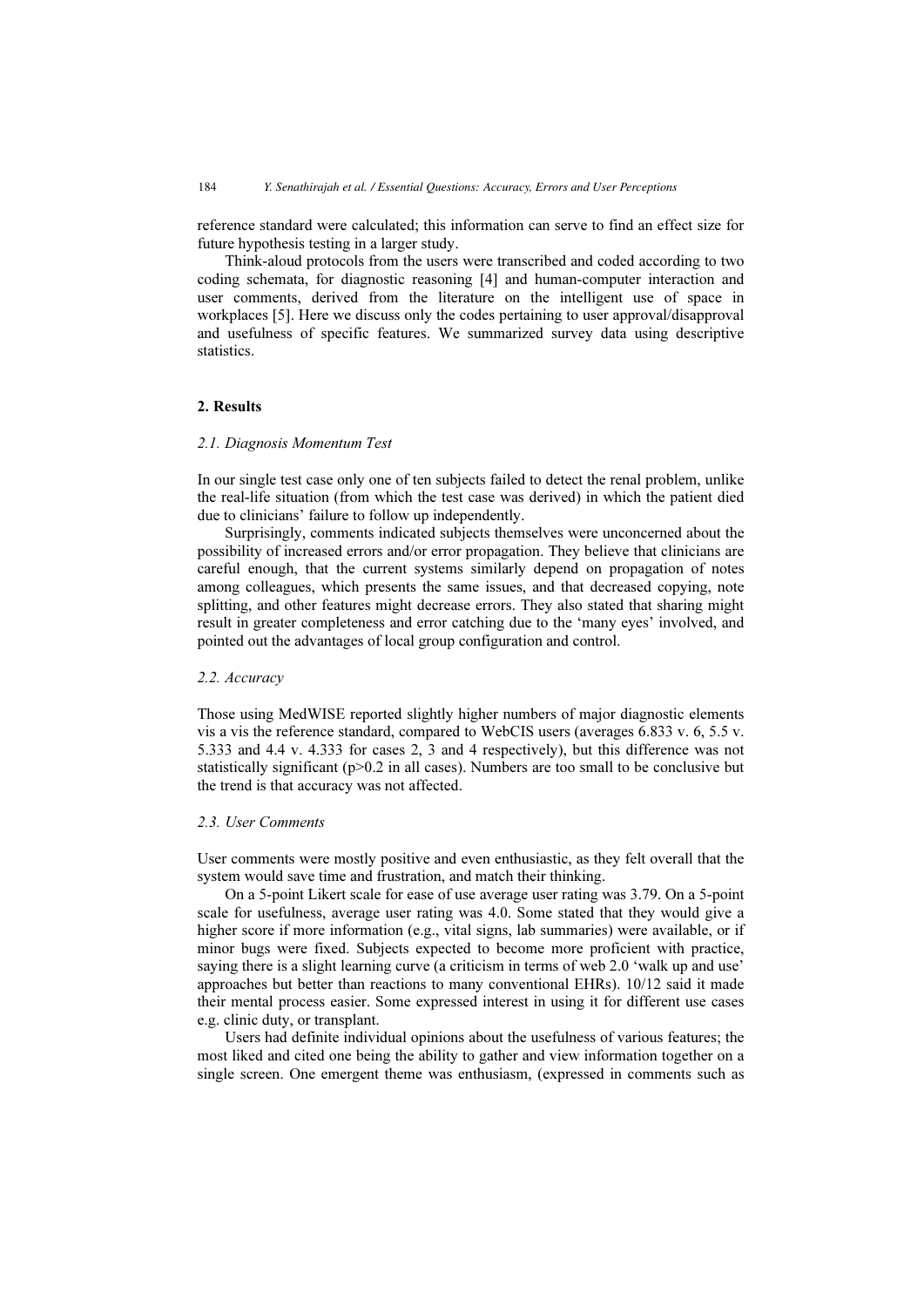"oh, awesome", "save this tab and share it, that would be like, I mean that'd save 10 min". Another theme was engagement, expressed in behaviors such as spending much time exploring, stating opinions, experimenting, or speculating on the usefulness or potential tool creation for different contexts or problems they experience at work.

The ease of use appeared to allow progressive learning and gradual adoption. A timid user could first use others' shared tabs, then incorporate additional elements with a click, then create his/her own interfaces, then make custom panels, and so on. It was an explicit part of our model design that users can participate at the level with which they are comfortable, from none (using the interface like the legacy system, which our first subject did), to extensive creation, customization, and social networking.

## 2.4. Usefulness of specific features

Table 3 shows user approval of specific features.

| View items on same screen 19 | Patient-specific displays 6 | Multiple sources<br>4     |
|------------------------------|-----------------------------|---------------------------|
| Note writing 9               | Custom lab summaries 4      | Display as checklist 4    |
|                              |                             | Templates                 |
| Time savings 6               | Quickly summarize 4         | Sharing with colleagues 4 |
|                              |                             |                           |

Table 3. Counts of comments coded 'approval'; re: useful specific features

# 3. Discussion

The low proportion of users in which diagnosis momentum seemed to occur is certainly not conclusive; whether user-configured shared interfaces result in greater likelihood of error than current systems is a major concern regarding the whole philosophy of the project. Larger, precise laboratory studies and tests of propagation of potential errors (by having some users devise interfaces and others use them in cases), are needed to fully resolve this question. Likewise for concerns about consistency: if informal work practices are externalized in the EHR, greater standardization may result. Also, common domain knowledge may result in consistency of created items.

However, some issues about innovation and ethics are illustrated by a common reaction to this new approach. We believe that MedWISE is in equipoise with current practice, in that all information is available at any time, users decide what to view in both systems, and currently institutions do not monitor user viewing except for security purposes and do not warn clinicians about inadequate information viewing. Our small accuracy study also supports the null hypothesis that there is no significant difference in users' ability to reach valid conclusions using MedWISE compared to conventional systems. Why then, the insistence by some that potential errors may be a fatal flaw?

We believe it has to do with the nature of innovation. Healthcare is necessarily concerned with avoiding harm. Any innovation must demonstrate that in this respect it is comparable to current practice (i.e. equipoise). However new innovations may be more closely scrutinized, particularly for ways in which they do not compare to current practice. Missing an accustomed feature is taken more seriously than the possibility that current practice has liabilities compared to the innovation. These liabilities may be difficult to imagine, but as soon as the innovation is proven possible, the ethical question becomes which is preferable, based on the whole constellation of advantages and liabilities. A new capability may render current practice unethical if continued [12].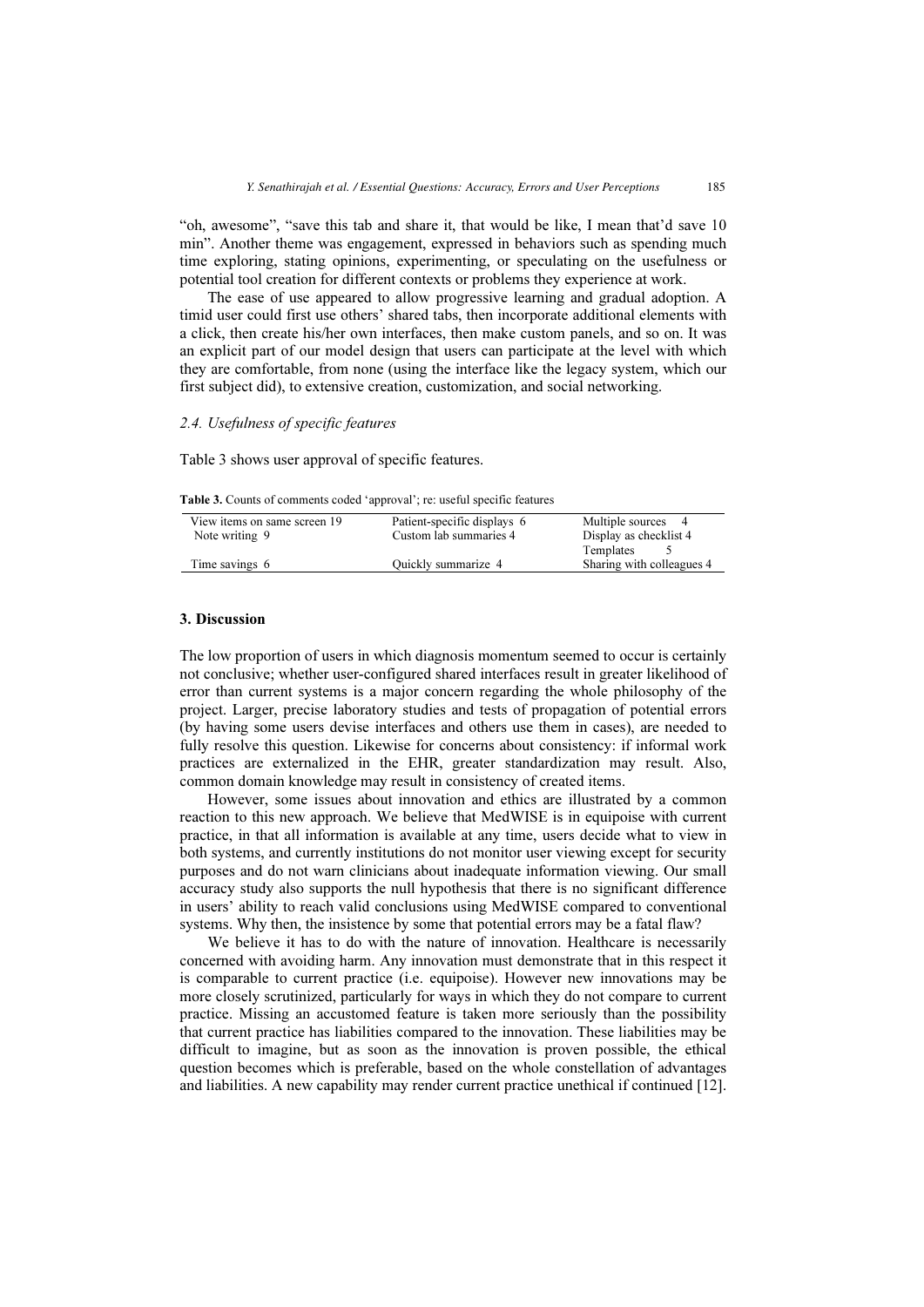One method to ascertain the liabilities of current practice may be to imagine via a thought experiment that the innovation is the norm, and imagine changing to the current practice. This may be a useful exercise in teasing out the various opportunities and liabilities to help identify areas of risk in the current system, facilitating research design to test whether these risks in fact occur. Thus for the MedWISE case, one would compare the risks of having to retain information in working memory between screens, and search repeatedly, with the risks of item omission, and the errors possible with each set of features.

Our contention is that only empirical research can determine whether, why and how errors occur in novel systems, but that a rush to declare a novel system error-prone and current systems not, may sometimes be more a result of lack of examination/imagination than the result of careful examination of actual behavior.

# 4. Limitations

Limitations include the small numbers of cases and clinicians, the study at one medical center (but with data from two) and the fact that the controls for the accuracy study were conducted two years after the intervention study, but with exactly the same case information. The use of real patient cases with typical clinicians are strengths.

## 5. Conclusions

User composable approaches to the electronic health record present many potential benefits [2]. Our small studies show comparable assessment accuracy to use of the conventional system, low risk of diagnosis momentum error, and overall favorable and even enthusiastic user perceptions of individual features and the overall approach. Further work with larger numbers of clinicians and cases is needed to test the possibility of errors. We presented a possible method of identifying risks in current systems, which could be used to facilitate experiment design.

#### References

- [1] Y. Senathirajah, S. Bakken, Important ingredients for health adaptive information systems, Studies in health technology and informatics 169 (2011), 280-284.
- [2] Y. Senathirajah, D. Kaufman, S. Bakken, Cognitive Analysis of a Highly Configurable Web 2.0 EHR Interface, AMIA Annual Symposium proceedings (2010), 732-6.
- [3] Y. Senathirajah, S. Bakken, Architectural and usability considerations in the development of a Web 2.0 based EHR, Studies in health technology and informatics 143 (2009), 315-21.
- [4] E. Razzouk, T. Cohen, K. Almoosa, V. Patel, Approaching the limits of knowledge: the influence of priming on error detection in simulated clinical rounds, AMIA Annual Symposium proceedings, 2011, 1155-1164.
- [5] V.L. Patel, T. Cohen, T. Murarka, J. Olsen, S. Kagita, S. Myneni, et al. Recovery at the edge of error: debunking the myth of the infallible expert, Journal of Biomedical Informatics 44 (2011), 413-424.
- [6] J.W. Ely, M.L. Graber, P. Croskerry, Checklists to reduce diagnostic errors, Academic medicine: Journal of the Association of American Medical Colleges 86 (2011), 307-313.
- [7] J. Groopman, How Doctors Think, Houghton Mifflin Harcourt, Bellmawr NJ, 2007.
- [8] J. Kassirer, R.I. Kopelman, Learning Clinical Reasoning, Williams and Wilkins, Baltimore MD, 1991.
- [9] G. Hripcsak, A. Wilcox, Reference standards, judges, and comparison subjects: roles for experts in evaluating system performance, JAMIA 9 (2002), 1-15.